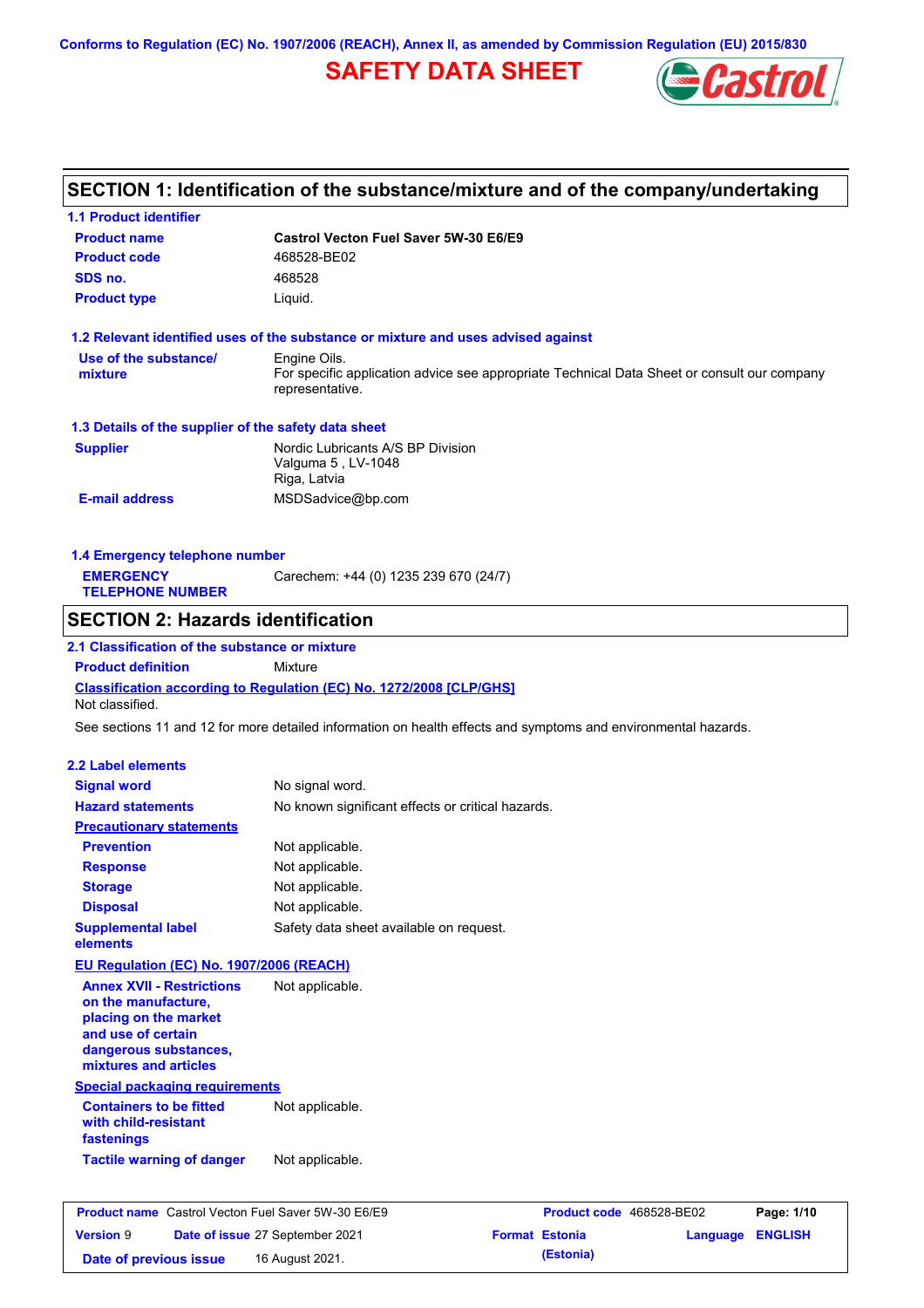## **SECTION 2: Hazards identification**

| 2.3 Other hazards                                                                                                        |                                                                                                                                                                                                                          |
|--------------------------------------------------------------------------------------------------------------------------|--------------------------------------------------------------------------------------------------------------------------------------------------------------------------------------------------------------------------|
| <b>Results of PBT and vPvB</b><br>assessment                                                                             | Product does not meet the criteria for PBT or vPvB according to Regulation (EC) No. 1907/2006.<br>Annex XIII.                                                                                                            |
| <b>Product meets the criteria</b><br>for PBT or vPvB according<br>to Regulation (EC) No.<br><b>1907/2006, Annex XIII</b> | This mixture does not contain any substances that are assessed to be a PBT or a vPvB.                                                                                                                                    |
| Other hazards which do<br>not result in classification                                                                   | Defatting to the skin.<br>USED ENGINE OILS<br>Used engine oil may contain hazardous components which have the potential to cause skin<br>cancer.<br>See Toxicological Information, section 11 of this Safety Data Sheet. |

## **SECTION 3: Composition/information on ingredients**

Mixture

### **3.2 Mixtures**

### **Product definition**

Highly refined base oil (IP 346 DMSO extract < 3%). Synthetic base stock. Proprietary performance additives.

| <b>Product/ingredient</b><br>name                             | <b>Identifiers</b>                                                                        | $\frac{9}{6}$ | <b>Regulation (EC) No.</b><br>1272/2008 [CLP] | <b>Type</b> |
|---------------------------------------------------------------|-------------------------------------------------------------------------------------------|---------------|-----------------------------------------------|-------------|
| Distillates (petroleum), hydrotreated<br>heavy paraffinic     | REACH #: 01-2119484627-25<br>EC: 265-157-1<br>CAS: 64742-54-7<br>Index: 649-467-00-8      | $≥25 - ≤50$   | Asp. Tox. 1, H304                             | $[1]$       |
| Distillates (petroleum), solvent-<br>dewaxed heavy paraffinic | REACH #: 01-2119471299-27<br>EC: 265-169-7<br>CAS: 64742-65-0<br>Index: 649-474-00-6      | -≤3           | Asp. Tox. 1, H304                             | $[1]$       |
| Distillates (petroleum), hydrotreated<br>light paraffinic     | REACH #: 01-2119487077-29 ≤3<br>$EC: 265-158-7$<br>CAS: 64742-55-8<br>Index: 649-468-00-3 |               | Asp. Tox. 1, H304                             | $[1]$       |
| Distillates (petroleum), solvent-<br>dewaxed light paraffinic | REACH #: 01-2119480132-48 ≤3<br>EC: 265-159-2<br>CAS: 64742-56-9<br>Index: 649-469-00-9   |               | Asp. Tox. 1, H304                             | $[1]$       |

**See Section 16 for the full text of the H statements declared above.**

### **Type**

[1] Substance classified with a health or environmental hazard

[2] Substance with a workplace exposure limit

[3] Substance meets the criteria for PBT according to Regulation (EC) No. 1907/2006, Annex XIII

[4] Substance meets the criteria for vPvB according to Regulation (EC) No. 1907/2006, Annex XIII

[5] Substance of equivalent concern

[6] Additional disclosure due to company policy

Occupational exposure limits, if available, are listed in Section 8.

### **SECTION 4: First aid measures**

#### Do not induce vomiting unless directed to do so by medical personnel. Get medical attention if symptoms occur. In case of contact, immediately flush eyes with plenty of water for at least 15 minutes. Eyelids should be held away from the eyeball to ensure thorough rinsing. Check for and remove any contact lenses. Get medical attention. **4.1 Description of first aid measures** If inhaled, remove to fresh air. Get medical attention if symptoms occur. **Ingestion Inhalation Eye contact Protection of first-aiders** No action shall be taken involving any personal risk or without suitable training. **Skin contact** Wash skin thoroughly with soap and water or use recognised skin cleanser. Remove contaminated clothing and shoes. Wash clothing before reuse. Clean shoes thoroughly before reuse. Get medical attention if irritation develops.

### **4.2 Most important symptoms and effects, both acute and delayed**

See Section 11 for more detailed information on health effects and symptoms.

|                        | <b>Product name</b> Castrol Vecton Fuel Saver 5W-30 E6/E9 | <b>Product code</b> 468528-BE02 |                         | Page: 2/10 |
|------------------------|-----------------------------------------------------------|---------------------------------|-------------------------|------------|
| <b>Version 9</b>       | Date of issue 27 September 2021                           | <b>Format Estonia</b>           | <b>Language ENGLISH</b> |            |
| Date of previous issue | 16 August 2021.                                           | (Estonia)                       |                         |            |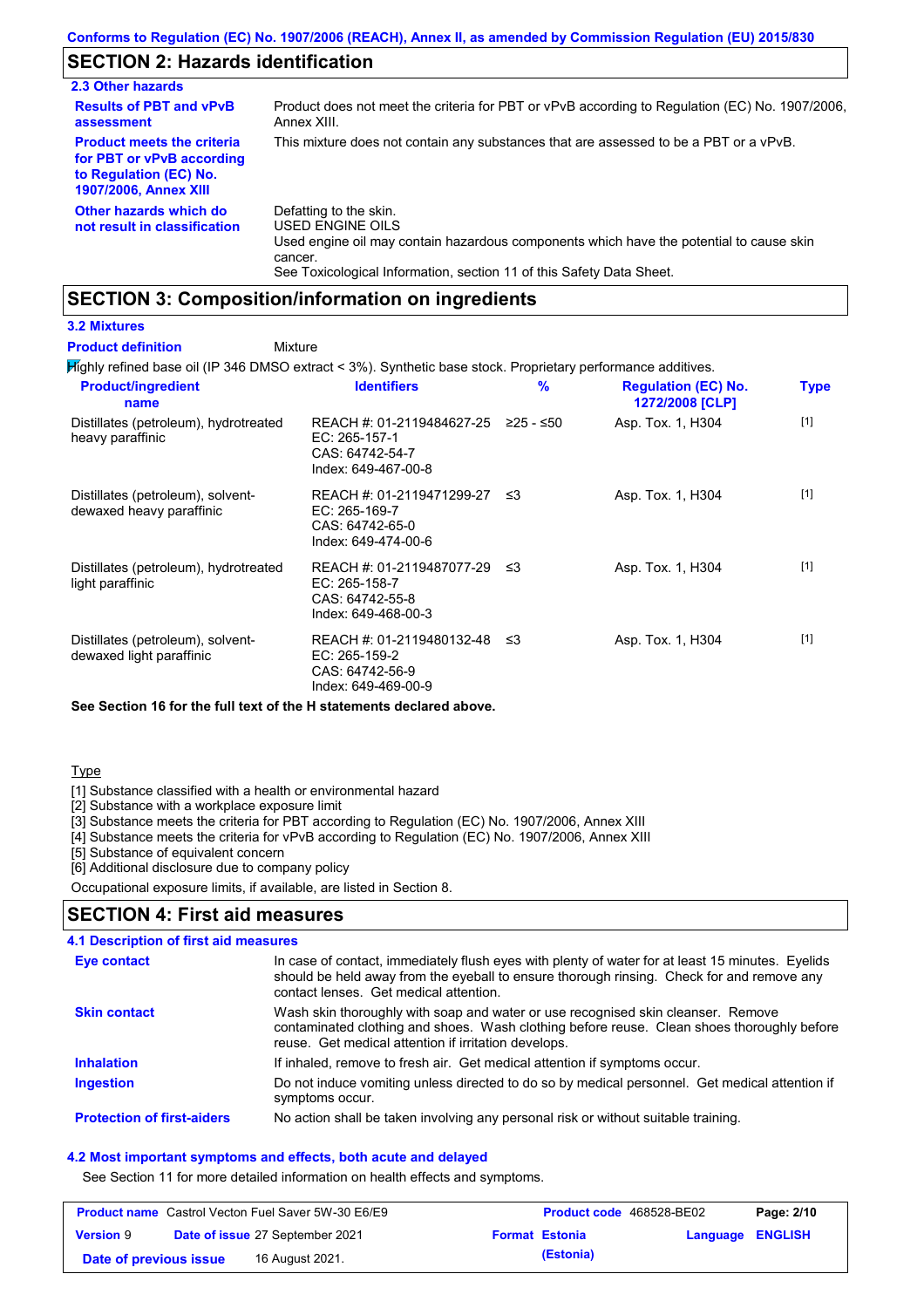# **SECTION 4: First aid measures**

| <b>Potential acute health effects</b> |                                                                                                                   |
|---------------------------------------|-------------------------------------------------------------------------------------------------------------------|
| <b>Inhalation</b>                     | Vapour inhalation under ambient conditions is not normally a problem due to low vapour<br>pressure.               |
| <b>Ingestion</b>                      | No known significant effects or critical hazards.                                                                 |
| <b>Skin contact</b>                   | Defatting to the skin. May cause skin dryness and irritation.                                                     |
| Eye contact                           | No known significant effects or critical hazards.                                                                 |
|                                       | Delayed and immediate effects as well as chronic effects from short and long-term exposure                        |
| <b>Inhalation</b>                     | Overexposure to the inhalation of airborne droplets or aerosols may cause irritation of the<br>respiratory tract. |
| <b>Ingestion</b>                      | Ingestion of large quantities may cause nausea and diarrhoea.                                                     |
| <b>Skin contact</b>                   | Prolonged or repeated contact can defat the skin and lead to irritation and/or dermatitis.                        |
| Eye contact                           | Potential risk of transient stinging or redness if accidental eye contact occurs.                                 |

### **4.3 Indication of any immediate medical attention and special treatment needed**

| <b>Notes to physician</b>                                         | Treatment should in general be symptomatic and directed to relieving any effects.                                                                                                                                                                                                                                                                                 |  |  |  |
|-------------------------------------------------------------------|-------------------------------------------------------------------------------------------------------------------------------------------------------------------------------------------------------------------------------------------------------------------------------------------------------------------------------------------------------------------|--|--|--|
| <b>SECTION 5: Firefighting measures</b>                           |                                                                                                                                                                                                                                                                                                                                                                   |  |  |  |
| 5.1 Extinguishing media<br><b>Suitable extinguishing</b><br>media | In case of fire, use foam, dry chemical or carbon dioxide extinguisher or spray.                                                                                                                                                                                                                                                                                  |  |  |  |
| <b>Unsuitable extinguishing</b><br>media                          | Do not use water jet. The use of a water jet may cause the fire to spread by splashing the<br>burning product.                                                                                                                                                                                                                                                    |  |  |  |
| 5.2 Special hazards arising from the substance or mixture         |                                                                                                                                                                                                                                                                                                                                                                   |  |  |  |
| <b>Hazards from the</b><br>substance or mixture                   | In a fire or if heated, a pressure increase will occur and the container may burst.                                                                                                                                                                                                                                                                               |  |  |  |
| <b>Hazardous combustion</b><br>products                           | Combustion products may include the following:<br>carbon oxides (CO, CO <sub>2</sub> ) (carbon monoxide, carbon dioxide)                                                                                                                                                                                                                                          |  |  |  |
| <b>5.3 Advice for firefighters</b>                                |                                                                                                                                                                                                                                                                                                                                                                   |  |  |  |
| <b>Special precautions for</b><br>fire-fighters                   | No action shall be taken involving any personal risk or without suitable training. Promptly<br>isolate the scene by removing all persons from the vicinity of the incident if there is a fire.                                                                                                                                                                    |  |  |  |
| <b>Special protective</b><br>equipment for fire-fighters          | Fire-fighters should wear appropriate protective equipment and self-contained breathing<br>apparatus (SCBA) with a full face-piece operated in positive pressure mode. Clothing for fire-<br>fighters (including helmets, protective boots and gloves) conforming to European standard EN<br>469 will provide a basic level of protection for chemical incidents. |  |  |  |

# **SECTION 6: Accidental release measures**

|                                                          | 6.1 Personal precautions, protective equipment and emergency procedures                                                                                                                                                                                                                                                                                                                        |  |  |  |
|----------------------------------------------------------|------------------------------------------------------------------------------------------------------------------------------------------------------------------------------------------------------------------------------------------------------------------------------------------------------------------------------------------------------------------------------------------------|--|--|--|
| For non-emergency<br>personnel                           | No action shall be taken involving any personal risk or without suitable training. Evacuate<br>surrounding areas. Keep unnecessary and unprotected personnel from entering. Do not touch<br>or walk through spilt material. Floors may be slippery; use care to avoid falling. Put on<br>appropriate personal protective equipment.                                                            |  |  |  |
| For emergency responders                                 | If specialised clothing is required to deal with the spillage, take note of any information in<br>Section 8 on suitable and unsuitable materials. See also the information in "For non-<br>emergency personnel".                                                                                                                                                                               |  |  |  |
| <b>6.2 Environmental</b><br>precautions                  | Avoid dispersal of spilt material and runoff and contact with soil, waterways, drains and sewers.<br>Inform the relevant authorities if the product has caused environmental pollution (sewers,<br>waterways, soil or air).                                                                                                                                                                    |  |  |  |
| 6.3 Methods and material for containment and cleaning up |                                                                                                                                                                                                                                                                                                                                                                                                |  |  |  |
| <b>Small spill</b>                                       | Stop leak if without risk. Move containers from spill area. Absorb with an inert material and<br>place in an appropriate waste disposal container. Dispose of via a licensed waste disposal<br>contractor.                                                                                                                                                                                     |  |  |  |
| Large spill                                              | Stop leak if without risk. Move containers from spill area. Prevent entry into sewers, water<br>courses, basements or confined areas. Contain and collect spillage with non-combustible,<br>absorbent material e.g. sand, earth, vermiculite or diatomaceous earth and place in container<br>for disposal according to local regulations. Dispose of via a licensed waste disposal contractor. |  |  |  |

|                        | <b>Product name</b> Castrol Vecton Fuel Saver 5W-30 E6/E9 | Product code 468528-BE02 |                  | Page: 3/10 |
|------------------------|-----------------------------------------------------------|--------------------------|------------------|------------|
| <b>Version 9</b>       | <b>Date of issue 27 September 2021</b>                    | <b>Format Estonia</b>    | Language ENGLISH |            |
| Date of previous issue | 16 August 2021.                                           | (Estonia)                |                  |            |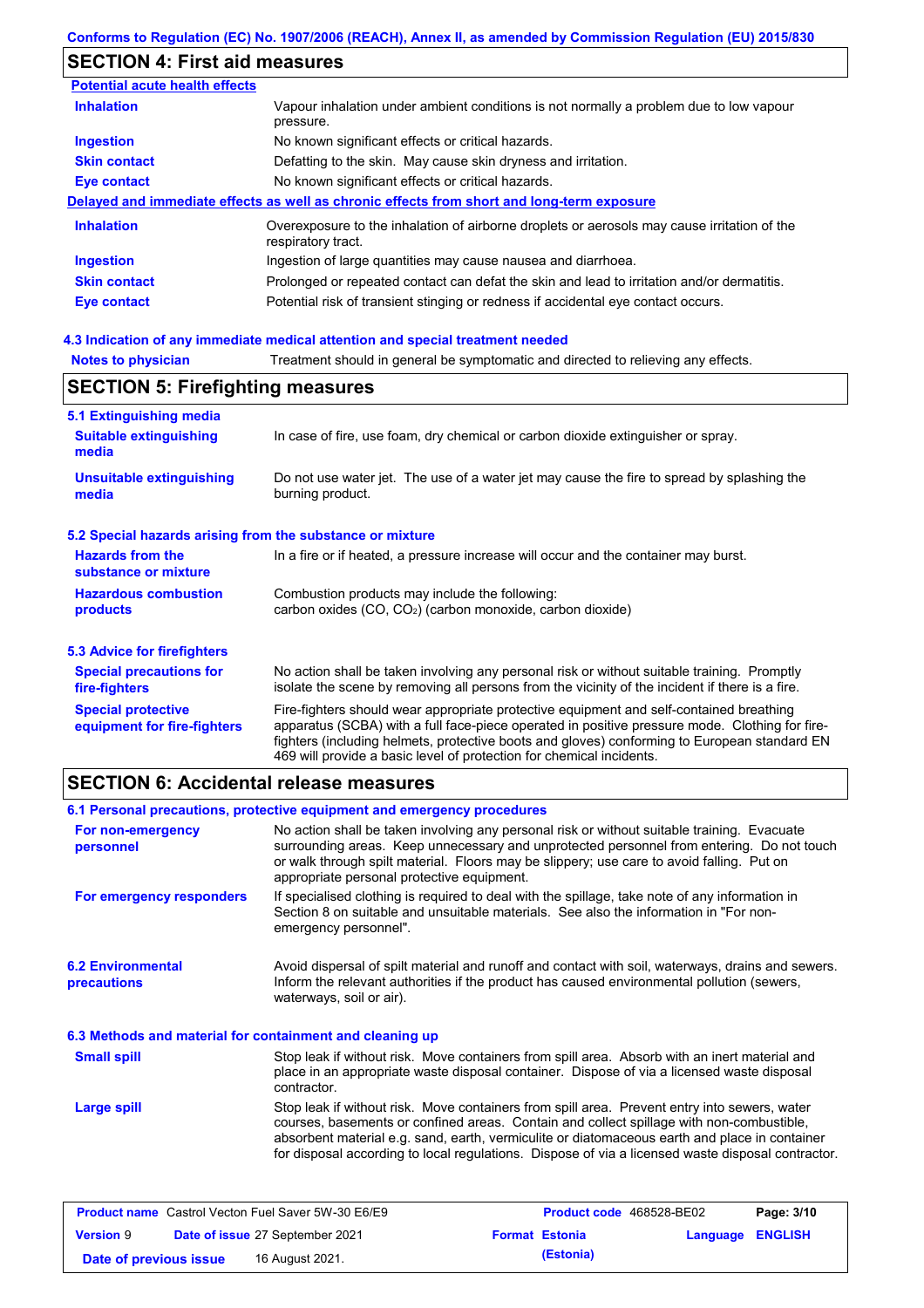### **SECTION 6: Accidental release measures**

| 6.4 Reference to other | See Section 1 for emergency contact information.                            |
|------------------------|-----------------------------------------------------------------------------|
| sections               | See Section 5 for firefighting measures.                                    |
|                        | See Section 8 for information on appropriate personal protective equipment. |
|                        | See Section 12 for environmental precautions.                               |
|                        | See Section 13 for additional waste treatment information.                  |

## **SECTION 7: Handling and storage**

| 7.1 Precautions for safe handling                                                    |                                                                                                                                                                                                                                                                                                                                                                                                                                                                                          |
|--------------------------------------------------------------------------------------|------------------------------------------------------------------------------------------------------------------------------------------------------------------------------------------------------------------------------------------------------------------------------------------------------------------------------------------------------------------------------------------------------------------------------------------------------------------------------------------|
| <b>Protective measures</b>                                                           | Put on appropriate personal protective equipment.                                                                                                                                                                                                                                                                                                                                                                                                                                        |
| <b>Advice on general</b><br>occupational hygiene                                     | Eating, drinking and smoking should be prohibited in areas where this material is handled,<br>stored and processed. Wash thoroughly after handling. Remove contaminated clothing and<br>protective equipment before entering eating areas. See also Section 8 for additional<br>information on hygiene measures.                                                                                                                                                                         |
| <b>7.2 Conditions for safe</b><br>storage, including any<br><i>incompatibilities</i> | Store in accordance with local regulations. Store in a dry, cool and well-ventilated area, away<br>from incompatible materials (see Section 10). Keep away from heat and direct sunlight. Keep<br>container tightly closed and sealed until ready for use. Containers that have been opened must<br>be carefully resealed and kept upright to prevent leakage. Store and use only in equipment/<br>containers designed for use with this product. Do not store in unlabelled containers. |
| Not suitable                                                                         | Prolonged exposure to elevated temperature                                                                                                                                                                                                                                                                                                                                                                                                                                               |
| 7.3 Specific end use(s)                                                              |                                                                                                                                                                                                                                                                                                                                                                                                                                                                                          |
| <b>Recommendations</b>                                                               | See section 1.2 and Exposure scenarios in annex, if applicable.                                                                                                                                                                                                                                                                                                                                                                                                                          |
|                                                                                      | CECTION 0. Evacours controlains regard protection                                                                                                                                                                                                                                                                                                                                                                                                                                        |

## **SECTION 8: Exposure controls/personal protection**

### **8.1 Control parameters**

#### **Occupational exposure limits** No exposure limit value known.

Whilst specific OELs for certain components may be shown in this section, other components may be present in any mist, vapour or dust produced. Therefore, the specific OELs may not be applicable to the product as a whole and are provided for guidance only.

**Recommended monitoring procedures**

If this product contains ingredients with exposure limits, personal, workplace atmosphere or biological monitoring may be required to determine the effectiveness of the ventilation or other control measures and/or the necessity to use respiratory protective equipment. Reference should be made to monitoring standards, such as the following: European Standard EN 689 (Workplace atmospheres - Guidance for the assessment of exposure by inhalation to chemical agents for comparison with limit values and measurement strategy) European Standard EN 14042 (Workplace atmospheres - Guide for the application and use of procedures for the assessment of exposure to chemical and biological agents) European Standard EN 482 (Workplace atmospheres - General requirements for the performance of procedures for the measurement of chemical agents) Reference to national guidance documents for methods for the determination of hazardous substances will also be required.

### **Derived No Effect Level**

No DNELs/DMELs available.

#### **Predicted No Effect Concentration**

No PNECs available

| <b>8.2 Exposure controls</b>                              |                                                                                                                                                                                                                                                                                                                                                                                                                                                                                                                                                                                                                                                                                                                                                                                                                                                                                                                                                                                                         |                                 |          |                |
|-----------------------------------------------------------|---------------------------------------------------------------------------------------------------------------------------------------------------------------------------------------------------------------------------------------------------------------------------------------------------------------------------------------------------------------------------------------------------------------------------------------------------------------------------------------------------------------------------------------------------------------------------------------------------------------------------------------------------------------------------------------------------------------------------------------------------------------------------------------------------------------------------------------------------------------------------------------------------------------------------------------------------------------------------------------------------------|---------------------------------|----------|----------------|
| <b>Appropriate engineering</b><br><b>controls</b>         | Provide exhaust ventilation or other engineering controls to keep the relevant airborne<br>concentrations below their respective occupational exposure limits.<br>All activities involving chemicals should be assessed for their risks to health, to ensure<br>exposures are adequately controlled. Personal protective equipment should only be considered<br>after other forms of control measures (e.g. engineering controls) have been suitably evaluated.<br>Personal protective equipment should conform to appropriate standards, be suitable for use, be<br>kept in good condition and properly maintained.<br>Your supplier of personal protective equipment should be consulted for advice on selection and<br>appropriate standards. For further information contact your national organisation for standards.<br>The final choice of protective equipment will depend upon a risk assessment. It is important to<br>ensure that all items of personal protective equipment are compatible. |                                 |          |                |
| <b>Individual protection measures</b>                     |                                                                                                                                                                                                                                                                                                                                                                                                                                                                                                                                                                                                                                                                                                                                                                                                                                                                                                                                                                                                         |                                 |          |                |
| <b>Hygiene measures</b>                                   | Wash hands, forearms and face thoroughly after handling chemical products, before eating,<br>smoking and using the lavatory and at the end of the working period. Ensure that eyewash<br>stations and safety showers are close to the workstation location.                                                                                                                                                                                                                                                                                                                                                                                                                                                                                                                                                                                                                                                                                                                                             |                                 |          |                |
| <b>Respiratory protection</b>                             |                                                                                                                                                                                                                                                                                                                                                                                                                                                                                                                                                                                                                                                                                                                                                                                                                                                                                                                                                                                                         |                                 |          |                |
| <b>Product name</b> Castrol Vecton Fuel Saver 5W-30 E6/E9 |                                                                                                                                                                                                                                                                                                                                                                                                                                                                                                                                                                                                                                                                                                                                                                                                                                                                                                                                                                                                         | <b>Product code</b> 468528-BE02 |          | Page: 4/10     |
| <b>Version 9</b><br>Date of issue 27 September 2021       |                                                                                                                                                                                                                                                                                                                                                                                                                                                                                                                                                                                                                                                                                                                                                                                                                                                                                                                                                                                                         | <b>Format Estonia</b>           | Language | <b>ENGLISH</b> |

**Date of previous issue (Estonia)** 16 August 2021.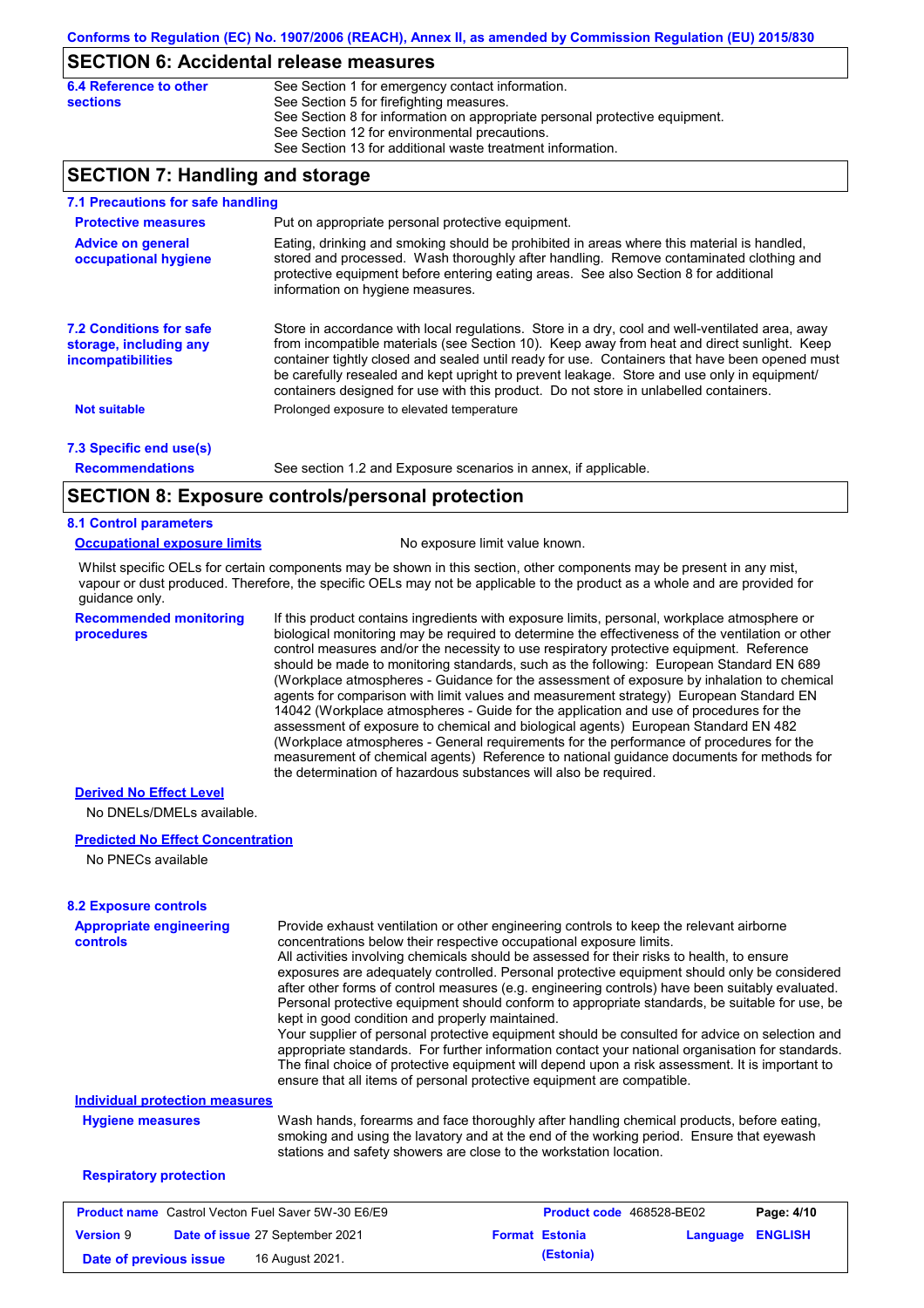# **SECTION 8: Exposure controls/personal protection**

|                            | In case of insufficient ventilation, wear suitable respiratory equipment.<br>The correct choice of respiratory protection depends upon the chemicals being handled, the<br>conditions of work and use, and the condition of the respiratory equipment. Safety procedures<br>should be developed for each intended application. Respiratory protection equipment should<br>therefore be chosen in consultation with the supplier/manufacturer and with a full assessment<br>of the working conditions.                                                                                                                                             |
|----------------------------|---------------------------------------------------------------------------------------------------------------------------------------------------------------------------------------------------------------------------------------------------------------------------------------------------------------------------------------------------------------------------------------------------------------------------------------------------------------------------------------------------------------------------------------------------------------------------------------------------------------------------------------------------|
| <b>Eye/face protection</b> | Safety glasses with side shields.                                                                                                                                                                                                                                                                                                                                                                                                                                                                                                                                                                                                                 |
| <b>Skin protection</b>     |                                                                                                                                                                                                                                                                                                                                                                                                                                                                                                                                                                                                                                                   |
| <b>Hand protection</b>     | <b>General Information:</b>                                                                                                                                                                                                                                                                                                                                                                                                                                                                                                                                                                                                                       |
|                            | Because specific work environments and material handling practices vary, safety procedures<br>should be developed for each intended application. The correct choice of protective gloves<br>depends upon the chemicals being handled, and the conditions of work and use. Most gloves<br>provide protection for only a limited time before they must be discarded and replaced (even the<br>best chemically resistant gloves will break down after repeated chemical exposures).                                                                                                                                                                  |
|                            | Gloves should be chosen in consultation with the supplier / manufacturer and taking account of<br>a full assessment of the working conditions.                                                                                                                                                                                                                                                                                                                                                                                                                                                                                                    |
|                            | Recommended: Nitrile gloves.<br><b>Breakthrough time:</b>                                                                                                                                                                                                                                                                                                                                                                                                                                                                                                                                                                                         |
|                            | Breakthrough time data are generated by glove manufacturers under laboratory test conditions<br>and represent how long a glove can be expected to provide effective permeation resistance. It<br>is important when following breakthrough time recommendations that actual workplace<br>conditions are taken into account. Always consult with your glove supplier for up-to-date<br>technical information on breakthrough times for the recommended glove type.<br>Our recommendations on the selection of gloves are as follows:                                                                                                                |
|                            | Continuous contact:                                                                                                                                                                                                                                                                                                                                                                                                                                                                                                                                                                                                                               |
|                            | Gloves with a minimum breakthrough time of 240 minutes, or >480 minutes if suitable gloves<br>can be obtained.                                                                                                                                                                                                                                                                                                                                                                                                                                                                                                                                    |
|                            | If suitable gloves are not available to offer that level of protection, gloves with shorter<br>breakthrough times may be acceptable as long as appropriate glove maintenance and<br>replacement regimes are determined and adhered to.                                                                                                                                                                                                                                                                                                                                                                                                            |
|                            | Short-term / splash protection:                                                                                                                                                                                                                                                                                                                                                                                                                                                                                                                                                                                                                   |
|                            | Recommended breakthrough times as above.<br>It is recognised that for short-term, transient exposures, gloves with shorter breakthrough times<br>may commonly be used. Therefore, appropriate maintenance and replacement regimes must<br>be determined and rigorously followed.                                                                                                                                                                                                                                                                                                                                                                  |
|                            | <b>Glove Thickness:</b>                                                                                                                                                                                                                                                                                                                                                                                                                                                                                                                                                                                                                           |
|                            | For general applications, we recommend gloves with a thickness typically greater than 0.35 mm.                                                                                                                                                                                                                                                                                                                                                                                                                                                                                                                                                    |
|                            | It should be emphasised that glove thickness is not necessarily a good predictor of glove<br>resistance to a specific chemical, as the permeation efficiency of the glove will be dependent<br>on the exact composition of the glove material. Therefore, glove selection should also be based<br>on consideration of the task requirements and knowledge of breakthrough times.<br>Glove thickness may also vary depending on the glove manufacturer, the glove type and the<br>glove model. Therefore, the manufacturers' technical data should always be taken into account<br>to ensure selection of the most appropriate glove for the task. |
|                            | Note: Depending on the activity being conducted, gloves of varying thickness may be required<br>for specific tasks. For example:                                                                                                                                                                                                                                                                                                                                                                                                                                                                                                                  |
|                            | • Thinner gloves (down to 0.1 mm or less) may be required where a high degree of manual<br>dexterity is needed. However, these gloves are only likely to give short duration protection and<br>would normally be just for single use applications, then disposed of.                                                                                                                                                                                                                                                                                                                                                                              |
|                            | • Thicker gloves (up to 3 mm or more) may be required where there is a mechanical (as well<br>as a chemical) risk i.e. where there is abrasion or puncture potential.                                                                                                                                                                                                                                                                                                                                                                                                                                                                             |

| <b>Product name</b> Castrol Vecton Fuel Saver 5W-30 E6/E9 |  |                                 | <b>Product code</b> 468528-BE02 |                       | Page: 5/10              |  |
|-----------------------------------------------------------|--|---------------------------------|---------------------------------|-----------------------|-------------------------|--|
| <b>Version 9</b>                                          |  | Date of issue 27 September 2021 |                                 | <b>Format Estonia</b> | <b>Language ENGLISH</b> |  |
| Date of previous issue                                    |  | 16 August 2021.                 |                                 | (Estonia)             |                         |  |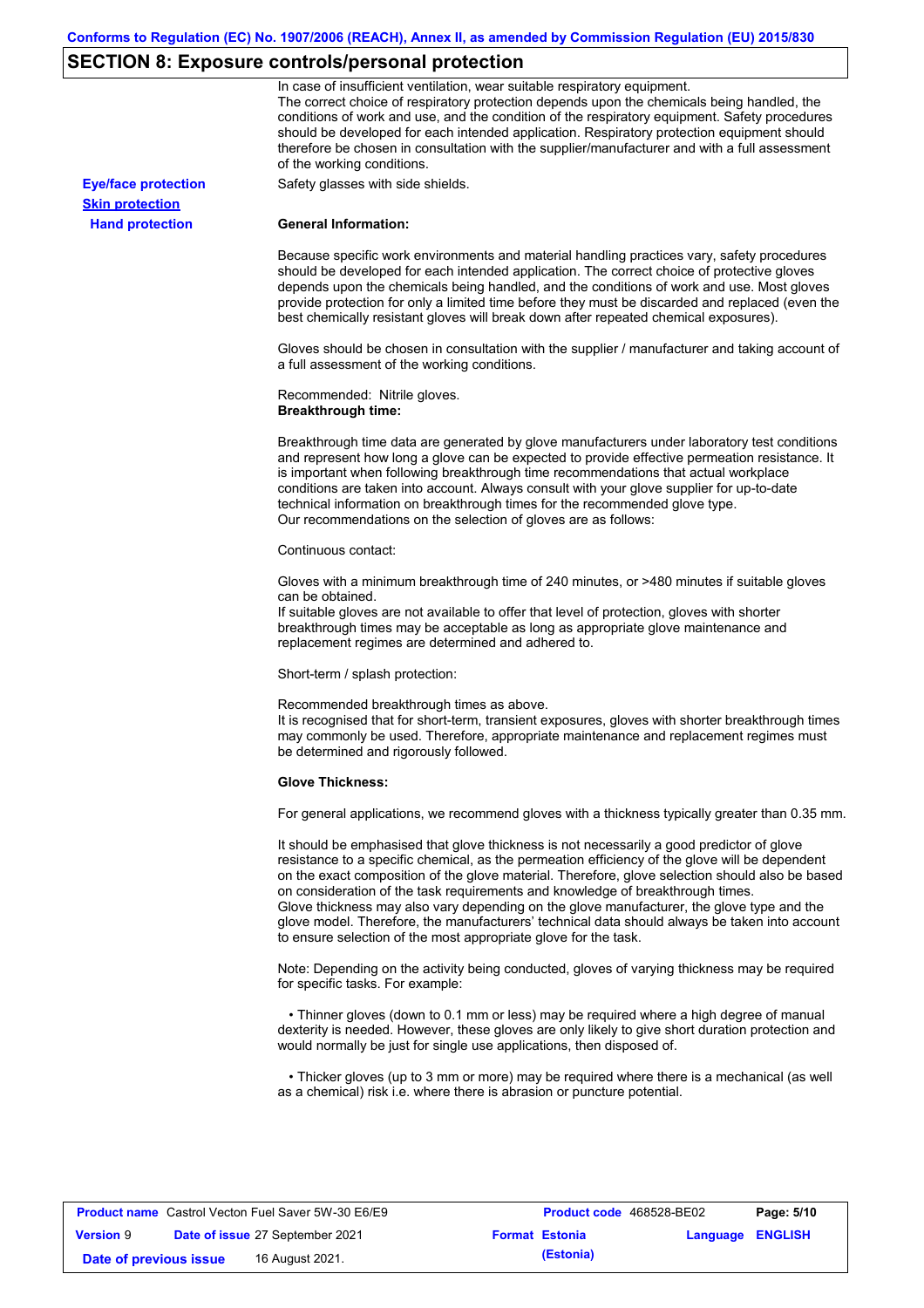# **SECTION 8: Exposure controls/personal protection**

| <b>Skin and body</b>                      | Use of protective clothing is good industrial practice.<br>Personal protective equipment for the body should be selected based on the task being<br>performed and the risks involved and should be approved by a specialist before handling this<br>product.<br>Cotton or polyester/cotton overalls will only provide protection against light superficial<br>contamination that will not soak through to the skin. Overalls should be laundered on a regular<br>basis. When the risk of skin exposure is high (e.g. when cleaning up spillages or if there is a<br>risk of splashing) then chemical resistant aprons and/or impervious chemical suits and boots<br>will be required. |
|-------------------------------------------|---------------------------------------------------------------------------------------------------------------------------------------------------------------------------------------------------------------------------------------------------------------------------------------------------------------------------------------------------------------------------------------------------------------------------------------------------------------------------------------------------------------------------------------------------------------------------------------------------------------------------------------------------------------------------------------|
| <b>Refer to standards:</b>                | Respiratory protection: EN 529<br>Gloves: EN 420, EN 374<br>Eye protection: EN 166<br>Filtering half-mask: EN 149<br>Filtering half-mask with valve: EN 405<br>Half-mask: EN 140 plus filter<br>Full-face mask: EN 136 plus filter<br>Particulate filters: EN 143<br>Gas/combined filters: EN 14387                                                                                                                                                                                                                                                                                                                                                                                   |
| <b>Environmental exposure</b><br>controls | Emissions from ventilation or work process equipment should be checked to ensure they<br>comply with the requirements of environmental protection legislation. In some cases, fume<br>scrubbers, filters or engineering modifications to the process equipment will be necessary to<br>reduce emissions to acceptable levels.                                                                                                                                                                                                                                                                                                                                                         |

## **SECTION 9: Physical and chemical properties**

### **9.1 Information on basic physical and chemical properties**

| <b>Appearance</b>                                      |                                                                                                                                                |
|--------------------------------------------------------|------------------------------------------------------------------------------------------------------------------------------------------------|
| <b>Physical state</b>                                  | Liquid.                                                                                                                                        |
| <b>Colour</b>                                          | Amber. [Light]                                                                                                                                 |
| Odour                                                  | Not available.                                                                                                                                 |
| <b>Odour threshold</b>                                 | Not available.                                                                                                                                 |
| рH                                                     | Not applicable.                                                                                                                                |
| <b>Melting point/freezing point</b>                    | Not available.                                                                                                                                 |
| Initial boiling point and boiling<br>range             | Not available.                                                                                                                                 |
| <b>Pour point</b>                                      | $-48 °C$                                                                                                                                       |
| <b>Flash point</b>                                     | Closed cup: 199°C (390.2°F) [Pensky-Martens.]<br>Open cup: 228°C (442.4°F) [Cleveland.]                                                        |
| <b>Evaporation rate</b>                                | Not available.                                                                                                                                 |
| <b>Flammability (solid, gas)</b>                       | Not available.                                                                                                                                 |
| <b>Upper/lower flammability or</b><br>explosive limits | Not available.                                                                                                                                 |
| <b>Vapour pressure</b>                                 | Not available.                                                                                                                                 |
| <b>Vapour density</b>                                  | Not available.                                                                                                                                 |
| <b>Relative density</b>                                | Not available.                                                                                                                                 |
| <b>Density</b>                                         | <1000 kg/m <sup>3</sup> (<1 g/cm <sup>3</sup> ) at 15 <sup>°</sup> C                                                                           |
| <b>Solubility(ies)</b>                                 | insoluble in water.                                                                                                                            |
| <b>Partition coefficient: n-octanol/</b><br>water      | Not available.                                                                                                                                 |
| <b>Auto-ignition temperature</b>                       | Not available.                                                                                                                                 |
| <b>Decomposition temperature</b>                       | Not available.                                                                                                                                 |
| <b>Viscosity</b>                                       | Kinematic: 69.47 mm <sup>2</sup> /s (69.47 cSt) at 40 $^{\circ}$ C<br>Kinematic: 11.5 to 12.29 mm <sup>2</sup> /s (11.5 to 12.29 cSt) at 100°C |
| <b>Explosive properties</b>                            | Not available.                                                                                                                                 |
| <b>Oxidising properties</b>                            | Not available.                                                                                                                                 |

### **9.2 Other information**

No additional information.

| <b>Product name</b> Castrol Vecton Fuel Saver 5W-30 E6/E9 |  | <b>Product code</b> 468528-BE02        |  | Page: 6/10            |                         |  |
|-----------------------------------------------------------|--|----------------------------------------|--|-----------------------|-------------------------|--|
| <b>Version 9</b>                                          |  | <b>Date of issue 27 September 2021</b> |  | <b>Format Estonia</b> | <b>Language ENGLISH</b> |  |
| Date of previous issue                                    |  | 16 August 2021.                        |  | (Estonia)             |                         |  |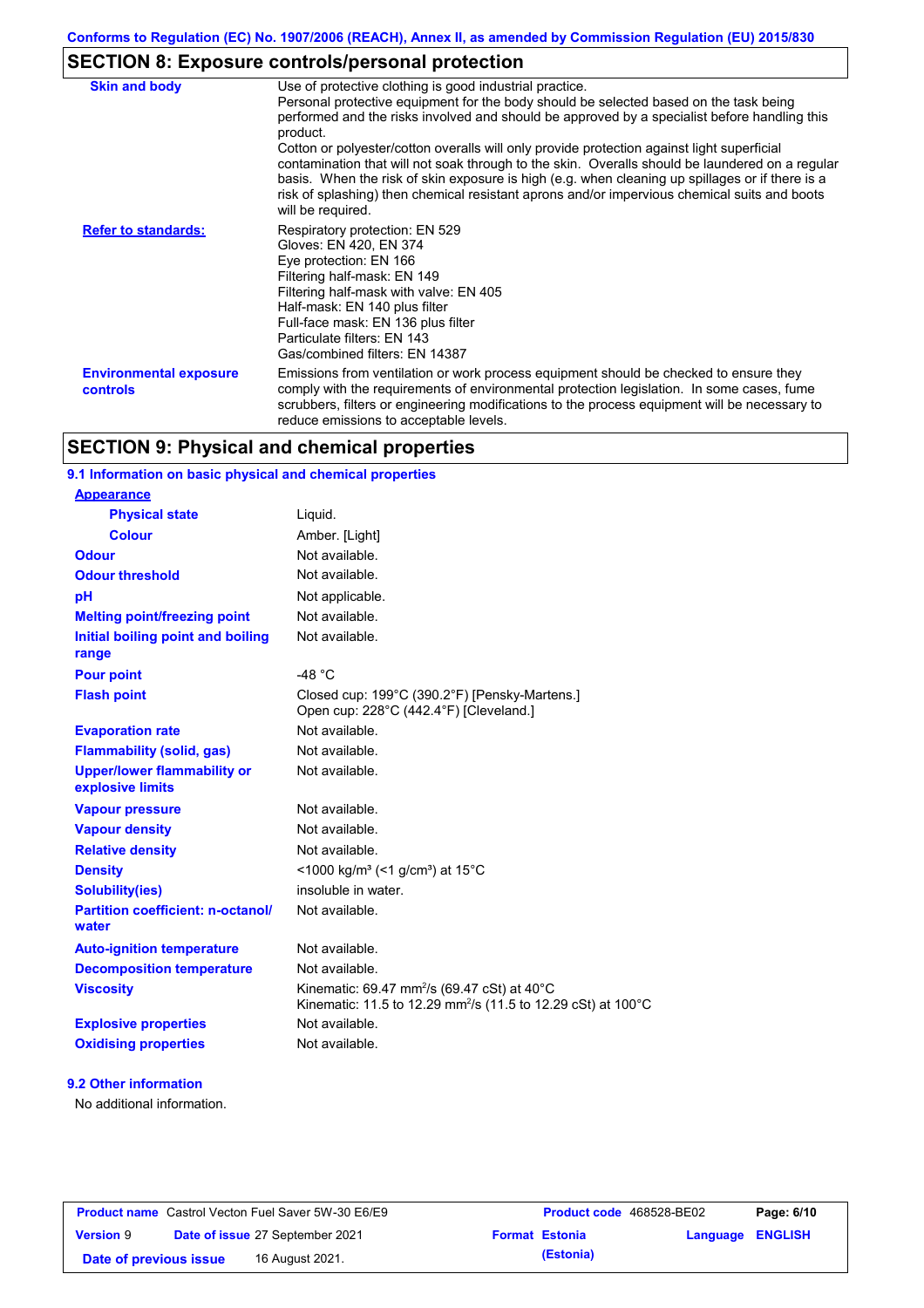| <b>SECTION 10: Stability and reactivity</b>       |                                                                                                                                                                         |  |  |
|---------------------------------------------------|-------------------------------------------------------------------------------------------------------------------------------------------------------------------------|--|--|
| <b>10.1 Reactivity</b>                            | No specific test data available for this product. Refer to Conditions to avoid and Incompatible<br>materials for additional information.                                |  |  |
| <b>10.2 Chemical stability</b>                    | The product is stable.                                                                                                                                                  |  |  |
| <b>10.3 Possibility of</b><br>hazardous reactions | Under normal conditions of storage and use, hazardous reactions will not occur.<br>Under normal conditions of storage and use, hazardous polymerisation will not occur. |  |  |
| <b>10.4 Conditions to avoid</b>                   | Avoid all possible sources of ignition (spark or flame).                                                                                                                |  |  |
| 10.5 Incompatible materials                       | Reactive or incompatible with the following materials: oxidising materials.                                                                                             |  |  |
| <b>10.6 Hazardous</b><br>decomposition products   | Under normal conditions of storage and use, hazardous decomposition products should not be<br>produced.                                                                 |  |  |

# **SECTION 11: Toxicological information**

| 11.1 Information on toxicological effects          |                                                                                                                                                                                                                                                                                                                                                                                                                 |
|----------------------------------------------------|-----------------------------------------------------------------------------------------------------------------------------------------------------------------------------------------------------------------------------------------------------------------------------------------------------------------------------------------------------------------------------------------------------------------|
| <b>Acute toxicity estimates</b>                    |                                                                                                                                                                                                                                                                                                                                                                                                                 |
| Not available.                                     |                                                                                                                                                                                                                                                                                                                                                                                                                 |
| <b>Information on likely</b><br>routes of exposure | Routes of entry anticipated: Dermal, Inhalation.                                                                                                                                                                                                                                                                                                                                                                |
| <b>Potential acute health effects</b>              |                                                                                                                                                                                                                                                                                                                                                                                                                 |
| <b>Inhalation</b>                                  | Vapour inhalation under ambient conditions is not normally a problem due to low vapour<br>pressure.                                                                                                                                                                                                                                                                                                             |
| <b>Ingestion</b>                                   | No known significant effects or critical hazards.                                                                                                                                                                                                                                                                                                                                                               |
| <b>Skin contact</b>                                | Defatting to the skin. May cause skin dryness and irritation.                                                                                                                                                                                                                                                                                                                                                   |
| <b>Eye contact</b>                                 | No known significant effects or critical hazards.                                                                                                                                                                                                                                                                                                                                                               |
|                                                    | <b>Symptoms related to the physical, chemical and toxicological characteristics</b>                                                                                                                                                                                                                                                                                                                             |
| <b>Inhalation</b>                                  | No specific data.                                                                                                                                                                                                                                                                                                                                                                                               |
| <b>Ingestion</b>                                   | No specific data.                                                                                                                                                                                                                                                                                                                                                                                               |
| <b>Skin contact</b>                                | Adverse symptoms may include the following:<br>irritation<br>dryness<br>cracking                                                                                                                                                                                                                                                                                                                                |
| <b>Eye contact</b>                                 | No specific data.                                                                                                                                                                                                                                                                                                                                                                                               |
|                                                    | Delayed and immediate effects as well as chronic effects from short and long-term exposure                                                                                                                                                                                                                                                                                                                      |
| <b>Inhalation</b>                                  | Overexposure to the inhalation of airborne droplets or aerosols may cause irritation of the<br>respiratory tract.                                                                                                                                                                                                                                                                                               |
| <b>Ingestion</b>                                   | Ingestion of large quantities may cause nausea and diarrhoea.                                                                                                                                                                                                                                                                                                                                                   |
| <b>Skin contact</b>                                | Prolonged or repeated contact can defat the skin and lead to irritation and/or dermatitis.                                                                                                                                                                                                                                                                                                                      |
| <b>Eye contact</b>                                 | Potential risk of transient stinging or redness if accidental eye contact occurs.                                                                                                                                                                                                                                                                                                                               |
| <b>Potential chronic health effects</b>            |                                                                                                                                                                                                                                                                                                                                                                                                                 |
| General                                            | <b>USED ENGINE OILS</b><br>Combustion products resulting from the operation of internal combustion engines contaminate<br>engine oils during use. Used engine oil may contain hazardous components which have the<br>potential to cause skin cancer. Frequent or prolonged contact with all types and makes of used<br>engine oil must therefore be avoided and a high standard of personal hygiene maintained. |
| <b>Carcinogenicity</b>                             | No known significant effects or critical hazards.                                                                                                                                                                                                                                                                                                                                                               |
| <b>Mutagenicity</b>                                | No known significant effects or critical hazards.                                                                                                                                                                                                                                                                                                                                                               |
| <b>Developmental effects</b>                       | No known significant effects or critical hazards.                                                                                                                                                                                                                                                                                                                                                               |
| <b>Fertility effects</b>                           | No known significant effects or critical hazards.                                                                                                                                                                                                                                                                                                                                                               |

# **SECTION 12: Ecological information**

#### **12.1 Toxicity**

**Environmental hazards** Not classified as dangerous

### **12.2 Persistence and degradability**

Partially biodegradable.

| <b>Product name</b> Castrol Vecton Fuel Saver 5W-30 E6/E9 |  |                                 | <b>Product code</b> 468528-BE02 |                       | Page: 7/10              |  |
|-----------------------------------------------------------|--|---------------------------------|---------------------------------|-----------------------|-------------------------|--|
| <b>Version 9</b>                                          |  | Date of issue 27 September 2021 |                                 | <b>Format Estonia</b> | <b>Language ENGLISH</b> |  |
| Date of previous issue                                    |  | 16 August 2021.                 |                                 | (Estonia)             |                         |  |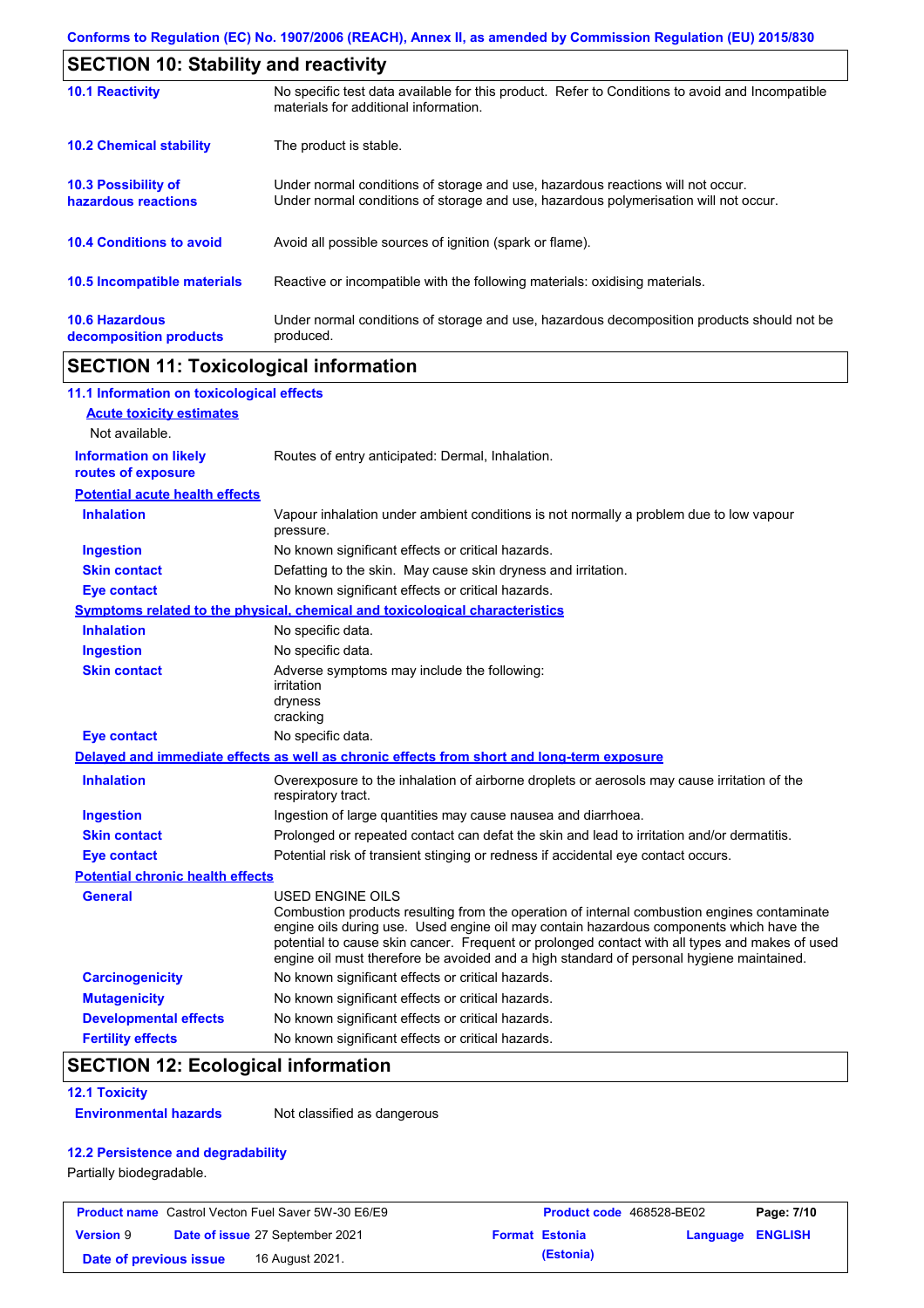## **SECTION 12: Ecological information**

### **12.3 Bioaccumulative potential**

This product is not expected to bioaccumulate through food chains in the environment.

| <b>12.4 Mobility in soil</b>                                  |                                                                      |
|---------------------------------------------------------------|----------------------------------------------------------------------|
| <b>Soil/water partition</b><br>coefficient (K <sub>oc</sub> ) | Not available.                                                       |
| <b>Mobility</b>                                               | Spillages may penetrate the soil causing ground water contamination. |

### **12.5 Results of PBT and vPvB assessment**

Product does not meet the criteria for PBT or vPvB according to Regulation (EC) No. 1907/2006, Annex XIII.

#### **12.6 Other adverse effects**

**Other ecological information**

Spills may form a film on water surfaces causing physical damage to organisms. Oxygen transfer could also be impaired.

### **SECTION 13: Disposal considerations**

| <b>13.1 Waste treatment methods</b> |                                                                                                                                                                      |
|-------------------------------------|----------------------------------------------------------------------------------------------------------------------------------------------------------------------|
| <b>Product</b>                      |                                                                                                                                                                      |
| <b>Methods of disposal</b>          | Where possible, arrange for product to be recycled. Dispose of via an authorised person/<br>licensed waste disposal contractor in accordance with local regulations. |
| <b>Hazardous waste</b>              | Yes.                                                                                                                                                                 |
| European waste catalogue (EWC)      |                                                                                                                                                                      |

| Waste code | <b>Waste designation</b>                |  |  |
|------------|-----------------------------------------|--|--|
| $1130208*$ | other engine, gear and lubricating oils |  |  |

However, deviation from the intended use and/or the presence of any potential contaminants may require an alternative waste disposal code to be assigned by the end user.

| <b>Packaging</b>           |                                                                                                                                                                                                                                         |
|----------------------------|-----------------------------------------------------------------------------------------------------------------------------------------------------------------------------------------------------------------------------------------|
| <b>Methods of disposal</b> | Where possible, arrange for product to be recycled. Dispose of via an authorised person/<br>licensed waste disposal contractor in accordance with local regulations.                                                                    |
| <b>Special precautions</b> | This material and its container must be disposed of in a safe way. Empty containers or liners<br>may retain some product residues. Avoid dispersal of spilt material and runoff and contact with<br>soil, waterways, drains and sewers. |
| <b>References</b>          | Commission 2014/955/EU<br>Directive 2008/98/EC                                                                                                                                                                                          |

# **SECTION 14: Transport information**

|                                           | <b>ADR/RID</b> | <b>ADN</b>     | <b>IMDG</b>    | <b>IATA</b>    |
|-------------------------------------------|----------------|----------------|----------------|----------------|
| 14.1 UN number                            | Not regulated. | Not regulated. | Not regulated. | Not regulated. |
| 14.2 UN proper<br>shipping name           |                |                | -              |                |
| <b>14.3 Transport</b><br>hazard class(es) |                |                | -              |                |
| 14.4 Packing<br>group                     |                |                |                |                |
| 14.5<br><b>Environmental</b><br>hazards   | No.            | No.            | No.            | No.            |
| <b>Additional</b><br><b>information</b>   |                |                |                |                |

**14.6 Special precautions for user** Not available.

| <b>Product name</b> Castrol Vecton Fuel Saver 5W-30 E6/E9 |  |                                        | <b>Product code</b> 468528-BE02 |                       | Page: 8/10       |  |
|-----------------------------------------------------------|--|----------------------------------------|---------------------------------|-----------------------|------------------|--|
| <b>Version 9</b>                                          |  | <b>Date of issue 27 September 2021</b> |                                 | <b>Format Estonia</b> | Language ENGLISH |  |
| Date of previous issue                                    |  | 16 August 2021.                        |                                 | (Estonia)             |                  |  |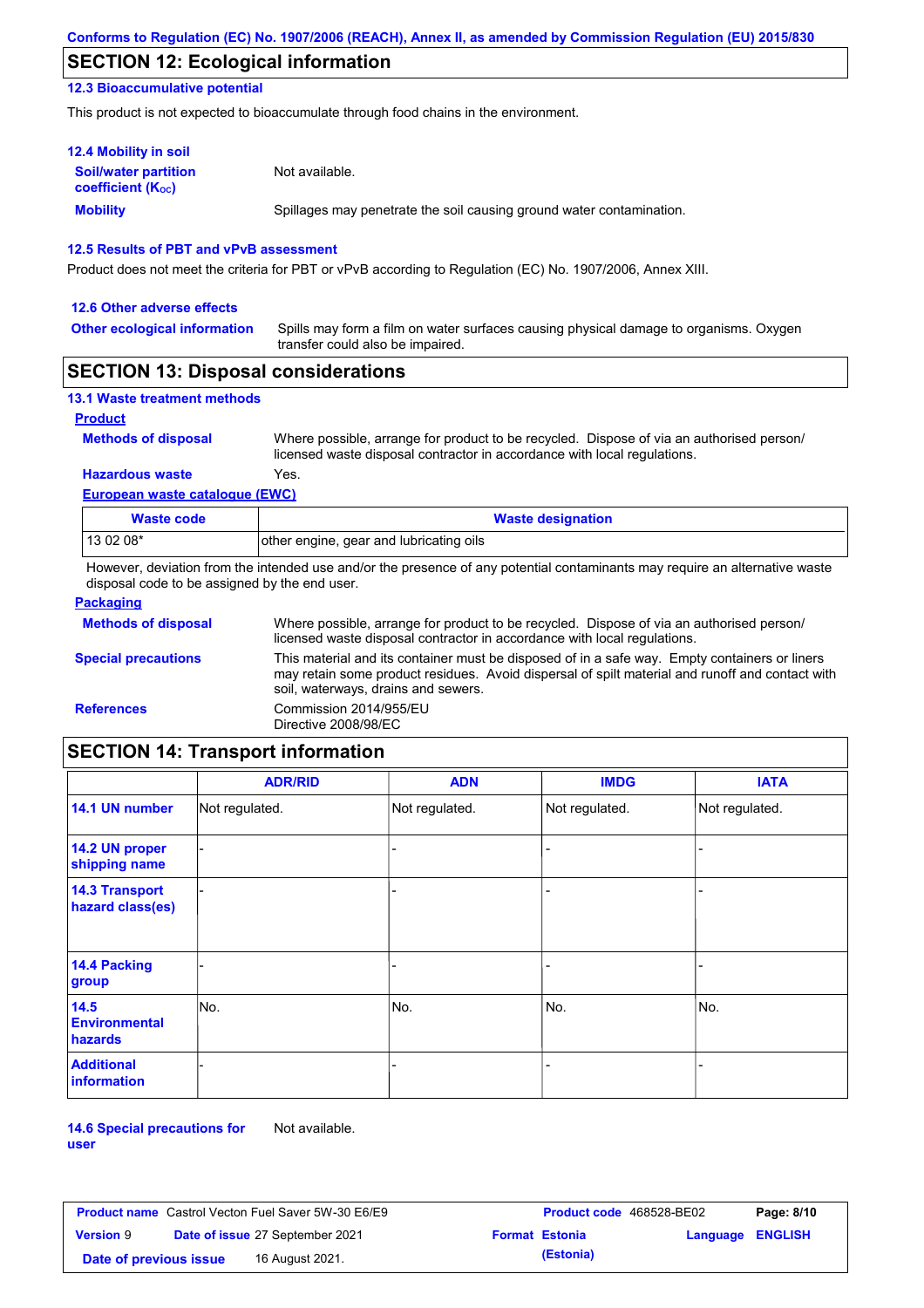|                                                                                           | Conforms to Regulation (EC) No. 1907/2006 (REACH), Annex II, as amended by Commission Regulation (EU) 2015/830                                                                            |  |  |  |  |  |
|-------------------------------------------------------------------------------------------|-------------------------------------------------------------------------------------------------------------------------------------------------------------------------------------------|--|--|--|--|--|
| <b>SECTION 14: Transport information</b>                                                  |                                                                                                                                                                                           |  |  |  |  |  |
| <b>14.7 Transport in bulk</b><br>Not available.<br>according to IMO<br><b>instruments</b> |                                                                                                                                                                                           |  |  |  |  |  |
| <b>SECTION 15: Regulatory information</b>                                                 |                                                                                                                                                                                           |  |  |  |  |  |
|                                                                                           | 15.1 Safety, health and environmental regulations/legislation specific for the substance or mixture                                                                                       |  |  |  |  |  |
| EU Regulation (EC) No. 1907/2006 (REACH)                                                  |                                                                                                                                                                                           |  |  |  |  |  |
| <b>Annex XIV - List of substances subject to authorisation</b>                            |                                                                                                                                                                                           |  |  |  |  |  |
| <b>Annex XIV</b>                                                                          |                                                                                                                                                                                           |  |  |  |  |  |
| None of the components are listed.                                                        |                                                                                                                                                                                           |  |  |  |  |  |
| <b>Substances of very high concern</b>                                                    |                                                                                                                                                                                           |  |  |  |  |  |
| None of the components are listed.                                                        |                                                                                                                                                                                           |  |  |  |  |  |
| EU Regulation (EC) No. 1907/2006 (REACH)                                                  |                                                                                                                                                                                           |  |  |  |  |  |
| <b>Annex XVII - Restrictions</b>                                                          | Not applicable.                                                                                                                                                                           |  |  |  |  |  |
| on the manufacture,<br>placing on the market                                              |                                                                                                                                                                                           |  |  |  |  |  |
| and use of certain                                                                        |                                                                                                                                                                                           |  |  |  |  |  |
| dangerous substances,                                                                     |                                                                                                                                                                                           |  |  |  |  |  |
| mixtures and articles                                                                     |                                                                                                                                                                                           |  |  |  |  |  |
| <b>Other regulations</b>                                                                  |                                                                                                                                                                                           |  |  |  |  |  |
| <b>REACH Status</b>                                                                       | The company, as identified in Section 1, sells this product in the EU in compliance with the<br>current requirements of REACH.                                                            |  |  |  |  |  |
| <b>United States inventory</b><br>(TSCA 8b)                                               | All components are active or exempted.                                                                                                                                                    |  |  |  |  |  |
| <b>Australia inventory (AICS)</b>                                                         | All components are listed or exempted.                                                                                                                                                    |  |  |  |  |  |
| <b>Canada inventory</b>                                                                   | All components are listed or exempted.                                                                                                                                                    |  |  |  |  |  |
| <b>China inventory (IECSC)</b>                                                            | At least one component is not listed.                                                                                                                                                     |  |  |  |  |  |
| <b>Japan inventory (ENCS)</b>                                                             | All components are listed or exempted.                                                                                                                                                    |  |  |  |  |  |
| <b>Korea inventory (KECI)</b>                                                             | All components are listed or exempted.                                                                                                                                                    |  |  |  |  |  |
| <b>Philippines inventory</b><br>(PICCS)                                                   | All components are listed or exempted.                                                                                                                                                    |  |  |  |  |  |
| <b>Taiwan Chemical</b><br><b>Substances Inventory</b><br>(TCSI)                           | All components are listed or exempted.                                                                                                                                                    |  |  |  |  |  |
| Ozone depleting substances (1005/2009/EU)<br>Not listed.                                  |                                                                                                                                                                                           |  |  |  |  |  |
| Prior Informed Consent (PIC) (649/2012/EU)<br>Not listed.                                 |                                                                                                                                                                                           |  |  |  |  |  |
| <b>EU - Water framework directive - Priority substances</b>                               |                                                                                                                                                                                           |  |  |  |  |  |
| None of the components are listed.                                                        |                                                                                                                                                                                           |  |  |  |  |  |
| <b>Seveso Directive</b>                                                                   |                                                                                                                                                                                           |  |  |  |  |  |
| This product is not controlled under the Seveso Directive.                                |                                                                                                                                                                                           |  |  |  |  |  |
| <b>15.2 Chemical safety</b><br>assessment                                                 | A Chemical Safety Assessment has been carried out for one or more of the substances within<br>this mixture. A Chemical Safety Assessment has not been carried out for the mixture itself. |  |  |  |  |  |

# **SECTION 16: Other information**

| <b>Abbreviations and acronyms</b>                         | ADN = European Provisions concerning the International Carriage of Dangerous Goods by<br>Inland Waterway<br>ADR = The European Agreement concerning the International Carriage of Dangerous Goods by<br>Road<br>ATE = Acute Toxicity Estimate<br><b>BCF</b> = Bioconcentration Factor<br>CAS = Chemical Abstracts Service<br>CLP = Classification, Labelling and Packaging Regulation [Regulation (EC) No. 1272/2008]<br>CSA = Chemical Safety Assessment<br>CSR = Chemical Safety Report<br>DMEL = Derived Minimal Effect Level<br>DNEL = Derived No Effect Level |                                 |          |                |
|-----------------------------------------------------------|--------------------------------------------------------------------------------------------------------------------------------------------------------------------------------------------------------------------------------------------------------------------------------------------------------------------------------------------------------------------------------------------------------------------------------------------------------------------------------------------------------------------------------------------------------------------|---------------------------------|----------|----------------|
| <b>Product name</b> Castrol Vecton Fuel Saver 5W-30 E6/E9 |                                                                                                                                                                                                                                                                                                                                                                                                                                                                                                                                                                    | <b>Product code</b> 468528-BE02 |          | Page: 9/10     |
| <b>Version 9</b>                                          | Date of issue 27 September 2021                                                                                                                                                                                                                                                                                                                                                                                                                                                                                                                                    | <b>Format Estonia</b>           | Language | <b>ENGLISH</b> |
| Date of previous issue                                    | 16 August 2021.                                                                                                                                                                                                                                                                                                                                                                                                                                                                                                                                                    | (Estonia)                       |          |                |